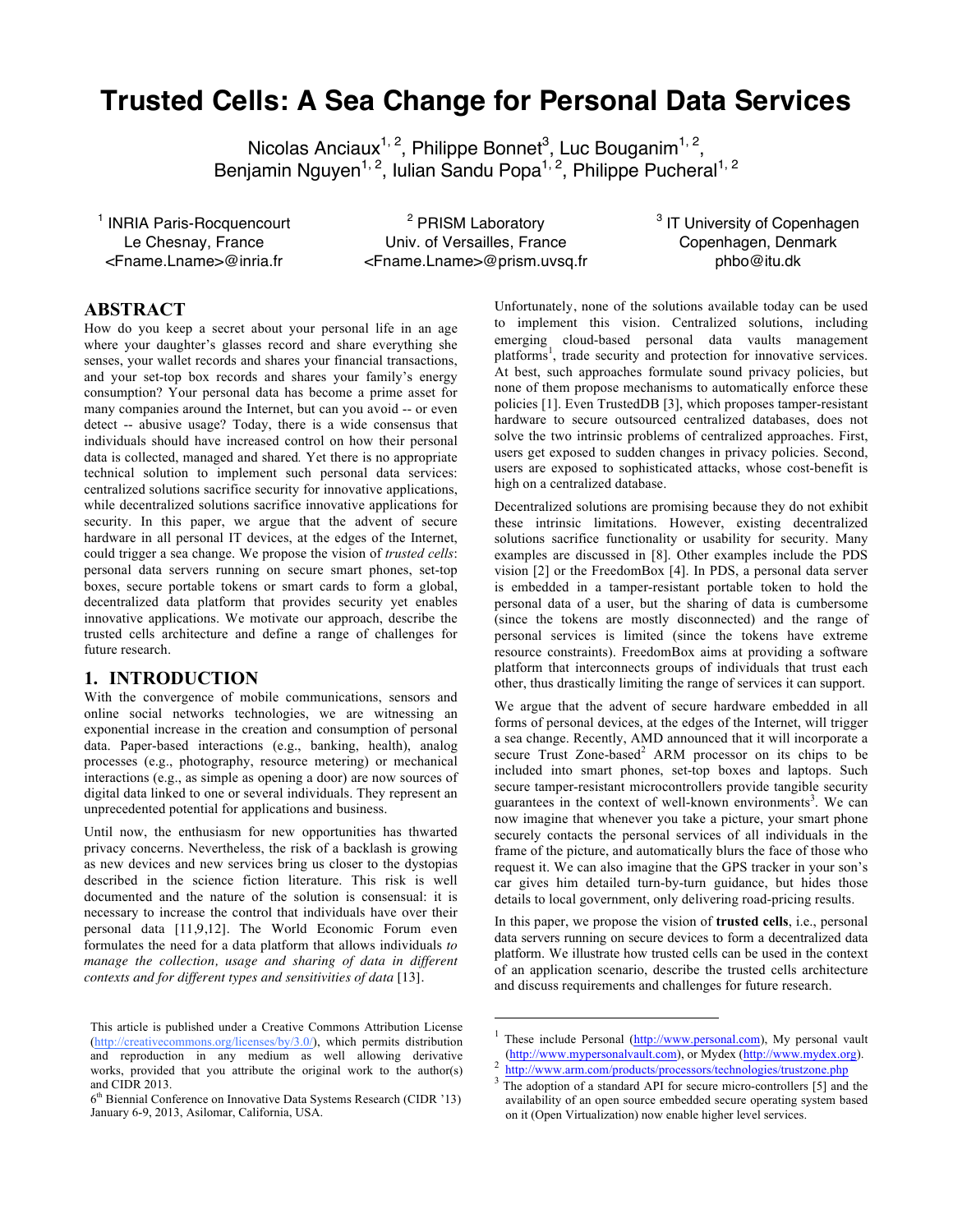## **2. MOTIVATION**

Alice lives in France with Bob and their two children. Their house is now one of the 35 million households equipped with a Linky power meter. The power meter reports once a day to the distribution company, a certified time series of readings for verification, billing and network operation [6]. Alice and Bob have installed an energy butler app on their secure home gateway, a trusted cell managing all smart appliances in their home and storing their data. That award-winning app relies on external feeds from their utility and local weather prediction, as well as a feed of readings received every second from the  $Linky<sup>4</sup>$ , to control their heat pump and the charge of their electrical vehicle. This app minimizes overall load on the distribution network and saves them 30% on their bill. In addition, Alice is engaged in a social game (a follow-up to simpleEnergy.com) where she competes with some friends on their energy savings, reducing consumption by 20%.

At the 1Hz granularity provided by the Linky, most electrical appliances have a distinctive energy signature. It is thus possible to infer from the power meter data which activities Alice and Bob are involved in at specific points in time [7]. How do Alice and Bob configure the home gateway trusted cell to preserve privacy while preserving the benefit of their applications? They have a shared account on this trusted cell. Bob, Alice and their children have agreed that they do not want to fully disclose all their activities to each other. They rather have access to 15 min aggregates via a visualization app – at that granularity one cannot detect specific activities, but it is still possible to infer a daily routine. At the same time, daily statistics feed their social game, monthly statistics are delivered to the distribution company and time series at required granularity are securely exchanged with other trusted cells in their neighborhood to achieve consumption peak load shaving.

None of this data leaves the trusted cell application unless it is accessed via a predefined set of aggregate queries. The trusted cell guarantees that no malware can tamper with the data. If the trusted cell gets stolen, an elaborate attack would need to be mounted to break the secure hardware and get access to their personal data.

This scenario can be easily transposed to different types of personal data like GPS traces, Internet traces, mobile phone data, bills, pay slips, photos as well as health, administrative or scholar records. We classify the data that could be managed with trusted cells, based on how and who actually produces it:

- (1) *Data produced by smart sensors* installed by companies in the user's home (e.g., power-meter, heat sensor) or in the user's environment (e.g., user's car GPS tracking box for a PAYD application) on which the user has full or shared ownership, externalizing aggregated data. Users may opt-in for smallscale sharing (e.g., local traffic optimization) or larger-scale sharing (e.g., social games or traffic optimization).
- (2) *Data produced or inferred by external systems* (e.g., purchase receipt obtained by near field communication or medical data sent by the hospital or labs). Small-scale sharing allows the user to optimize her buying habits or to compare her medical treatment with people having the same disease. Larger-scale

 $\overline{a}$ 

sharing brings public health insights (e.g., epidemiological study cross-analyzing diseases and alimentation).

(3) *Data authored by the user herself* (e.g., a photo, a mail, a document) on which she has complete ownership. Small-scale sharing benefit is obvious here. Larger-scale sharing of partial data (e.g., photo location only, number of exchanged mails) is undoubtedly a source of precious information (e.g., most interesting places on Google maps).

### **3. TRUSTED CELLS ARCHITECTURE**

What personal data services actually run on a trusted cell? How do these services allow a user to control whom she shares her secrets with? How do applications access these services? What kind of guarantees do trusted cells offer about the security of the data they manage? We obviously do not aim at answering those questions fully in this paper. Our goal here is to draw the contours of an architecture based on *Trusted Cell*s interconnected via an *Untrusted Infrastructure*.

**Trusted Cells:** A trusted cell implements a client-side reference monitor [10] on top of secure hardware. At a minimum, the hardware must guarantee a clear separation between secure and non-secure software. We abstract a Trusted Cell as (1) a Trusted Execution Environment, (2) a tamper-resistant memory where cryptographic secrets are stored, (3) an optional and potentially untrusted mass storage and (4) communication facilities. Physically, a trusted cell can either be a stand-alone hardware device (e.g., a smart token) or be embedded in an existing device (e.g., a smartphone based on ARM's TrustZone architecture).

The very high security provided by trusted cells comes from a combination of factors: (1) the obligation to physically be in contact with the device to attack it, (2) the tamper-resistance of (part of) its processing and storage units making hardware and side-channel attacks highly difficult, (3) the certification of the hardware and software platform, or the openness of the code, making software attacks (e.g., Trojan) also highly difficult, (4) the capacity to be auto-administered, contrary to high-end multi-user servers, avoiding insider (i.e., DBA) attacks, and (5) the impossibility even for the trusted cell owner to directly access the data stored locally or spy the local computing (she must authenticate and only gets data according to her privileges).

In terms of functionality, a full-fledged trusted cell should be able to (1) acquire data and synchronize it with the user's digital space, (2) extract metadata, index it and provide query facilities on it, (3) cryptographically protect data against confidentiality and integrity attacks, (4) enforce access and usage control rules, (5) make all access and usage actions accountable, (6) participate to computations distributed among trusted cells. Basic (e.g., sensorbased) trusted cells may implement a subset of this.

**Untrusted infrastructure:** The infrastructure provides the storage, computing and communication services, which expand the resources of a single trusted cell and form the glue between trusted cells. By definition, the infrastructure does not benefit from the hardware security of the trusted cell and is therefore considered untrusted. We consider that the infrastructure is implemented by a Cloud-based service provider<sup>5</sup>.

In terms of functionality, the untrusted infrastructure is assumed to: (1) ensure a highly available and resilient store for all data outsourced by trusted cells, (2) provide communication facilities

 $\overline{a}$ 

In France, such a short-range radio link is a requirement from the regulation authorities. In other countries, the data from a smart meter might not be directly accessible. In the US for example, the Green Button initiative allows customers to obtain online the smart meter data collected by their utility (http://www.greenbuttondata.org/)

 $<sup>5</sup>$  A P2P infrastructure among trusted cells could be envisioned but would</sup> raise many technical issues of limited interest for this article.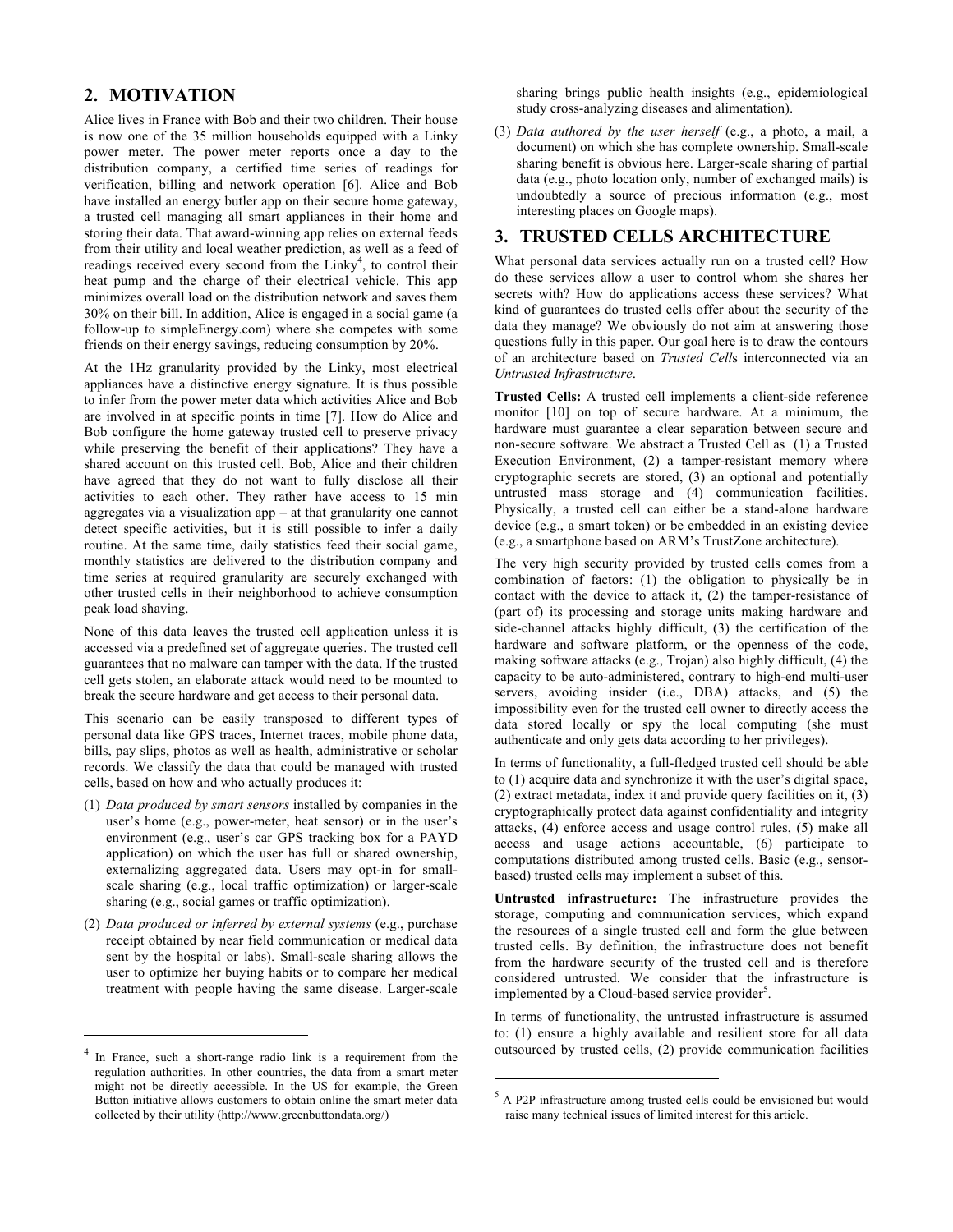

**Figure 1:** *Alice (A) and Bob (B) are equipped with fixed and portable trusted cells, acquiring data from several data sources, synchronizing with their encrypted personal digital space on the cloud. Charlie (C) is travelling around the world and can securely access all his data from any (unsecure) terminal thanks to his portable trusted cell. All users equipped with trusted cells can securely share their encrypted data through the cloud.*

among cells and (3) participate to distributed computations (e.g., store intermediate results), provided this participation can be guaranteed harmless by security checks implemented at the trusted cells side.

Figure 1 illustrates how trusted cells and the untrusted infrastructure can collaborate to implement scenarios meeting the privacy requirements stated above.

**Threat model:** In our context, the primary adversary is the infrastructure. The infrastructure may deviate from the protocols it is expected to implement with the objective to breach the confidentiality of the outsourced data. Integrity attacks (e.g., on data related to access control) must also be deterred since they may lead to subsequent confidentiality leaks. The infrastructure is assumed trying to cheat only if it cannot be convicted as an adversary by any trusted cell. Indeed, revealing a data leak (or a denial of service) in a public place would cause irreversible political/financial/legal damage to the service provider. Such adversaries are usually called malicious adversary having weakly malicious intents [14]. Trusted cells are themselves presumably trusted. However, even secure hardware can be breached, though at very high cost, so that one cannot exclude with certainty that a very small number of trusted cells be compromised. Hence, the trusted cells' cryptographic secrets must be managed in such a way that a successful attack on a (small set of) trusted cell cannot degenerate in breaking class attack. This is of utmost importance considering also that an individual succeeding in breaking her trusted cell could have effective malicious intents.

#### **4. REQUIREMENTS AND CHALLENGES**

We identify five major requirements for the user to actually control how the data entering her personal digital space is collected, protected, shared and finally used.

**Controlled collection of sensed data:** The targeted user(s) should be the unique recipient(s) of raw sensed data and would accept externalizing only aggregates by opting in/out for selected applications/services.

At home, the power meter continuously pushes raw measurements to Alice's and Bob's trusted cell gateway, while a certified aggregated time series is sent to the power supplier company and aggregates for a social game are pushed to the Cloud every day. Similarly, the tracking box installed on Alice's car is a trusted cell delivering aggregated GPS data to her insurer and raw data to her trusted cell smartphone that she will synchronize with her personal space for further use when back home. Hence, adding a trusted cell to a sensor, allows defining e.g., the frequency and or precision of the data that should be externalized, thus leading to a *trusted source* both for the user (in terms of privacy preservation) and the provider (in terms of certification of the output data).

*Related challenges:* Co-design is a primary issue to allow the definition of affordable sensor-based trusted cells. Low-cost is indeed a prerequisite to the generalization of trusted sources, capable of securely filtering and aggregating stream-based spatiotemporal data with tiny hardware resources. Some trusted sources being weakly connected to the Internet; asynchrony problems must also be addressed. Finally, the combination of data streams from multiple sources, each being separately harmless, may generate new privacy risks that must be carefully tackled.

**Secure private store:** All data must be made highly available, resilient to failure and protected against confidentiality and integrity attacks. Accessing this data from any terminal, including those outside the user's ownership sphere (e.g., internet café), should leave no trace of the access.

Cryptographic techniques (i.e., encryption, hashing, signatures) are used to protect trusted cell's data, keeping cryptographic keys in their tamper-resistant memory. The data is then stored in the Cloud and potentially cached in the trusted cell local mass storage. At a minimum, trusted cells keep locally extended metadata: access information, indexes, keywords, and cryptographic keys. Metadata should be sufficient to allow performing queries before accessing the Cloud to retrieve the data of interest. Cryptographic keys never leave the trusted cells tamper-resistant memory. Hence a trusted cell can be used to get securely data from any (untrusted) terminal it is connected with.

*Related challenges:* Designing an intuitive HCI for managing this bunch of heterogeneous personal data (data modeling, data integration, querying) is a major challenge. Besides, a significant amount of data and metadata is likely to be embedded in some trusted cells and may need to be queried efficiently. While it does not seem a major issue in powerful trusted cells (e.g., a smart phone), it appears much more challenging when facing low-end hardware devices like secure tokens (e.g., a microcontroller with tiny RAM, connected to NAND Flash chips or SD cards, possibly with energy consumption constraints). Whatever their complexity, trusted cells should also be designed to support self-tuning, selfdiagnosis and self-healing to minimize the management burden put on the trusted cell owner.

**Secure sharing:** The user can decide to keep her data private or share it with other users or group of users under certain conditions (e.g., time, location). Under which model the access control policies are actually defined is an open issue, but not the main concern of this paper. However, we insist that the user must get a proof of legitimacy for the credentials exposed by the participants of a data exchange and must trust the evaluation of the exchange conditions (if any).